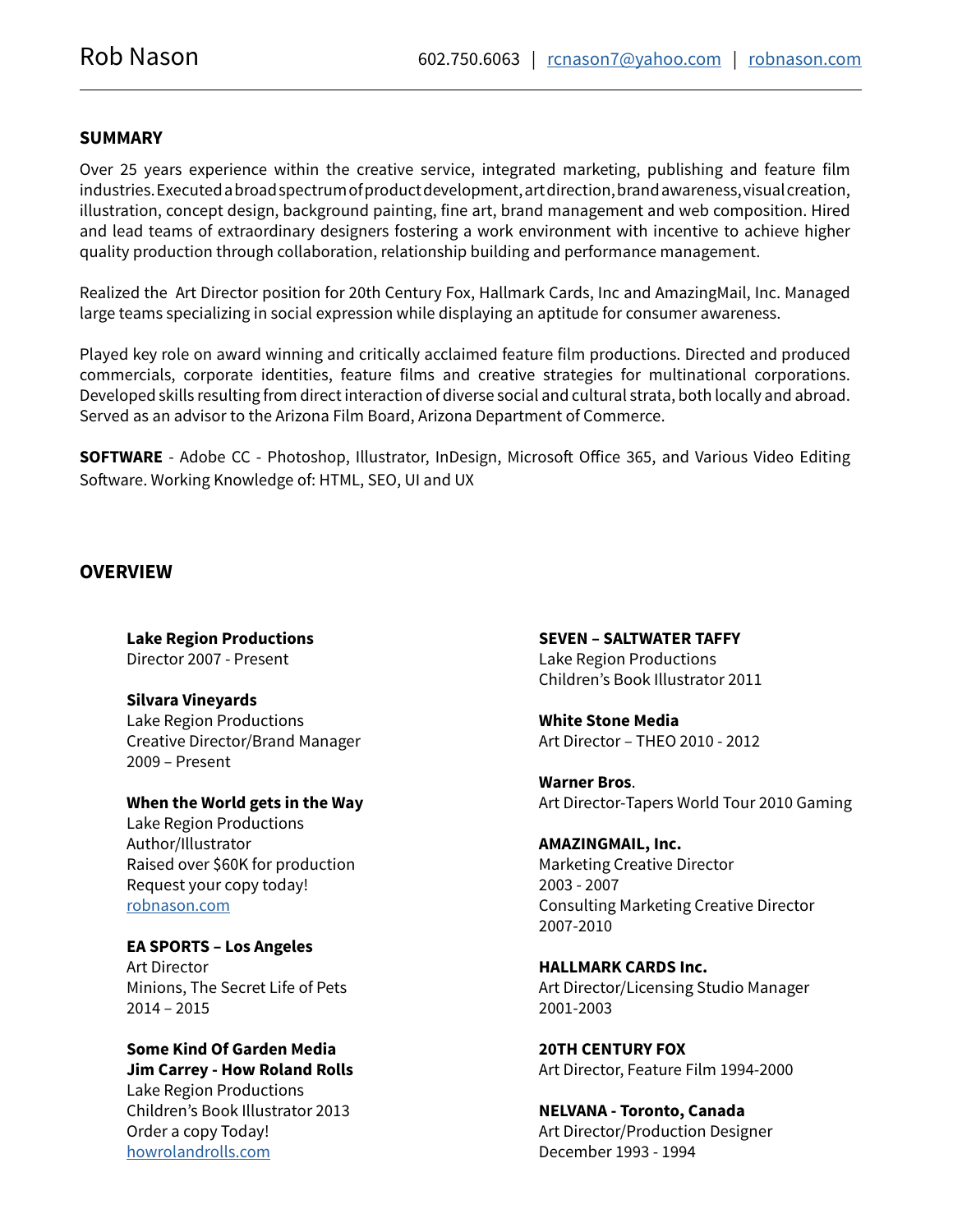## **EDUCATION**

George Brown – 1987 Toronto BFA - Illustration, Advertising Design, Marketing, Dean's Honors List of Academic Achievement

## **FEATURE FILM CREDITS**

Titan A.E., Anastasia (Annie Award nominee), Bartok the Magnificent (two Golden Reel Awards), Dracula, Pebble and the Penguin, Thumbelina (Hans Christian Anderson Award), A Troll in Central Park, Rock-A-Doodle, The Sign of the Seahorse and The Trumpeter of the Swan.

# **CLIENTS**

Jim Carrey - Some Kind of Garden, EA Sports, MERK, Secure & Fit, Primus (Novacort, Fosteum, Limbrel, Alcortin A), Self Help Works OnFile, Glaxo Smith Kline, WellQuest, Hallmark Cards, Harper Collins Publishers, McDonald's, Coca-Cola, Sony, Crayola, MLB "Baxter" Arizona DiamondBacks. Rayonier, Betta Place Inc., FATCAT Animation, Silvara Vinyards, Royal Penguin, BEAR SPOTS, F.A.O. Schwarz, MAXX Sports, Uni-Flu, SquareOne Studios, Sprint, Saxon Motor Cycles, Boby Rahall Motor Sports, Spaznicks, SEVEN Publishing, Adirondacks of New Hampshire, Arizona Department of Commerce.



## **AWARDS / EXTRA CURRICULAR ACTIVITIES**

- 2017 BEST SELLER! Scholastic, Barnes & Noble and amazon. (SALTWATER TAFFEY}
- 2014 Benjamin Franklin Award (How Roland Rolls) By Jim Carrey & Rob Nason
- 2014 Gelett Burges Award (How Roland Rolls)
- 2012 Gelett Burges Award (SWT)
- 2012 Nautilus Award (SWT)
- 2012 Benjamin Franklin Award (Illustrated cover of the year-"Saltwater Taffy" (Accelerated Reader title for school libraries.)
- Hans Christian Anderson Award
- Golden Reel Award (two)
- 2007 Annie Award nominee Art Direction for animated film
- Canadian Pharmaceutical Regulatory Affairs Award
- Nominated member of the Academy of Motion Pictures and Sciences
- Member of the American Film Institute
- Society of Children's Book Writers and Illustrators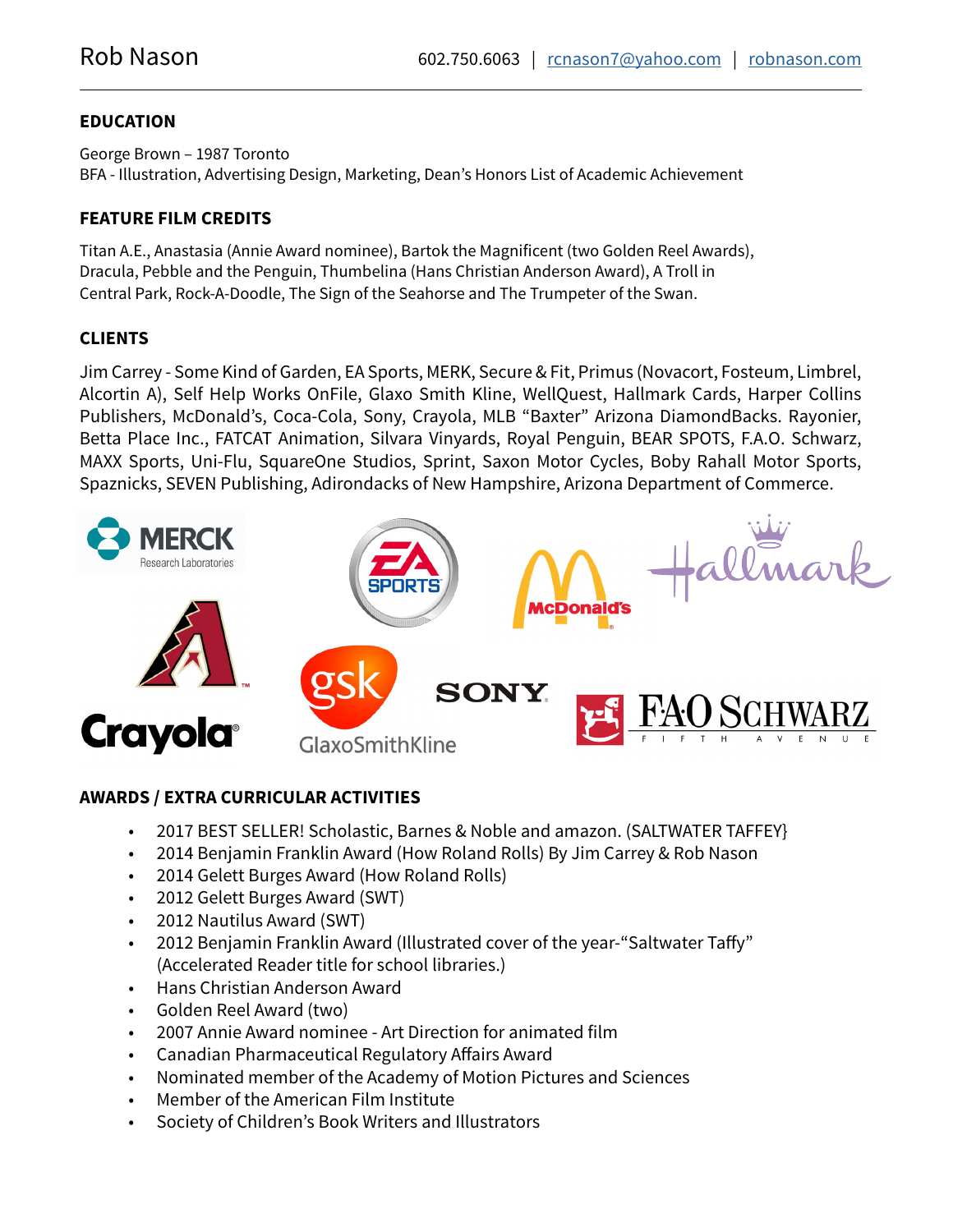## **TESTIMONIALS**

"You'll never be able to see the eclipse of the moon the same way after you read Rob's children's story When the World gets In the Way. Rob's story tells how our human experience gets in the way of the sunlight of the spirit. It is as it is; it is temporary. It'll pass."

### **- Michael Douglas**

"Whose vibrant and electric images brought the characters to life... completely surpassed expectation."

#### **- Jim Carrey Actor/Comedian**

"Created a charming, fun to read, beautifully Illustrated book with Roland the wave as a metaphor for the interrelatedness of everything in the world."

### **- Jane Fonda Actress**

"The variety of visual perspectives are something I have never witnessed in a picture book before and the colors are realistic and dramatic, all at the same time. The pictures seem to flex and stretch across the page. They remind adult readers of Carrey's true physical talents and children will pause and gasp as they attempt to discover everything that is happening on each page."

### **- genxcritiquegeek**

"His record proves top performance as an individual, artist and administrator of creative staff, and should be viewed with awe for his accomplishments witnessed on film and preserved by history for future generations... It is because of his highly trained eye and his unique command in translating story line into exciting artistic visuals for the family film genre in animation that his talent is described as 'genius'. I have personally witnessed his superb work from the earliest days of his tenure at FOX and collaborated with him in creating an animation curriculum for Arizona education institutions as a public service to support talented students."

#### **-Linda Peterson Warren Director of Arizona Film Commission Arizona Department of Commerce**

"Twentieth Century FOX was most fortunate in securing the artistic services of Rob Nason to supervise our Background department and to further emphasize his strengths as Art Director. Mr. Nason is unquestionably an artist of extraordinary ability. Both Gary Goldman and I, worked with Rob in the past, at Sullivan Bluth Studios in Dublin, Ireland, and know him to be an artist who gets closely involved with the project he is working on, contributing his genius to better the entire production. His dedication is surpassed and he portrays an individual perspective readily recognized by his peers. Possessed of a unique creative sensibility, solid technical knowledge, an exceptional painting Phenomena, his skill sets are delivered with an invaluable range of experience. Mr. Nason has risen to the very top of his field."

#### **- Don Bluth Producer/Director**

"To survive in this industry it takes a lot of hard work and talent. To do exceptionally well takes an outstanding amount of hard work and talent. Rob's work has gained him an international reputation as one of the best Art Directors in his field. His professional association with Don Bluth and his position as Head of Background and Art Director at Twentieth Century FOX is testimonial to his stature in the industry. For only the best will find themselves in key positions in the world's top ranking studios. It is always a privilege to have Rob visit our school to talk and give advice to our new graduates. They're always impressed with Mr. Nason's criticisms and insights. They're all equally familiar with his position in the industry and the quality of his work... Taking what he has to say to heart."